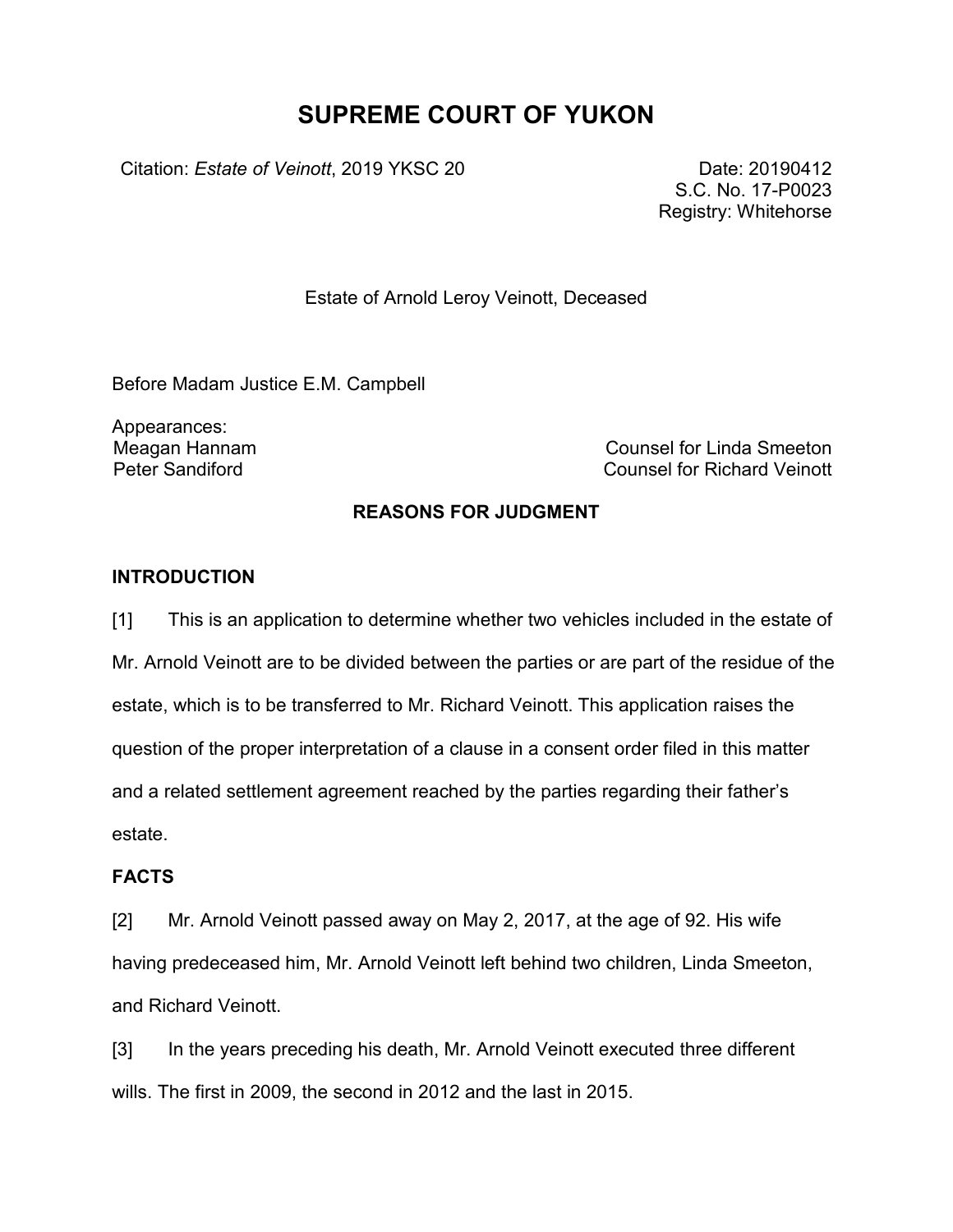[4] In his will dated May 1, 2009, the deceased named his daughter, Linda Smeeton, as his executor. According to that will, the deceased's estate was to be divided equally between Linda Smeeton and Richard Veinott.

[5] In his will dated March 5, 2012, the deceased named his two children, Linda Smeeton and Richard Veinott, as co-executors. Linda Smeeton was to receive \$100,000, while the residue of the estate was to go to Richard Veinott. The will also provided that Ms. Smeeton and Mr. Veinott were entitled to choose items from their father's articles of personal, domestic and household use or ornament.

[6] In his last will dated February 26, 2015, the deceased named his son, Richard Veinott, as his executor and beneficiary of the residue of his estate. According to the last will, Ms. Smeeton was only entitled to receive items of her choosing from articles of personal, domestic and household use or ornament belonging to her father not already disposed of pursuant to his will.

[7] A dispute arose between Ms. Smeeton and Mr. Veinott regarding the validity of the last two wills. In a separate action, Ms. Smeeton commenced court proceedings contesting the appointment of Richard Veinott as executor of their father's estate, the validity of her father's last will, and the transfer of his house, prior to his death, to Mr. Richard Veinott as a joint tenant.

[8] The parties entered into a settlement agreement dated December 1, 2017. Following the settlement agreement, a consent order was filed on December 13, 2017, providing:

- 1. Richard Veinott shall be appointed as Executor of the Estate of Arnold Veinott (the "Estate") pursuant to the Will of Arnold Veinott dated February 26, 2015.
- 2. Linda Smeeton and Richard Veinott are each entitled to half of all of the articles of personal, domestic and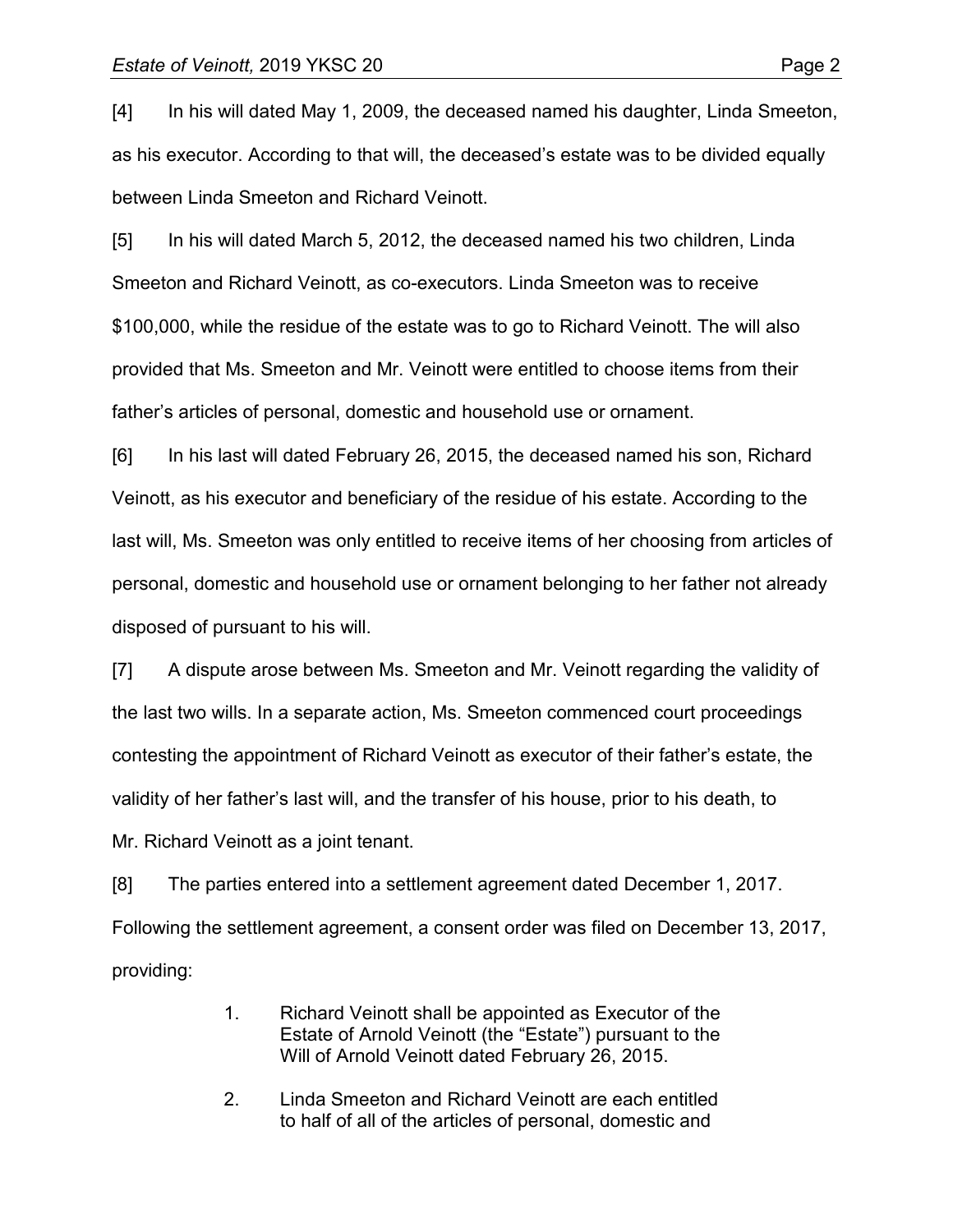household use or ornament of the Estate and are to agree on such division between themselves;

- 3. Linda Smeeton is entitled to payment of \$125,000 from the Estate, for her own use absolutely;
- 4. Richard Veinott is entitled to the residue of the Estate;
- 5. The caveat filed against the Estate in this matter is withdrawn;
- 6. A grant of probate shall be issued to Richard Veinott in accordance with the terms set out in paragraphs 1- 3 above pursuant to the ordinary rules of the Yukon Supreme Court; and
- 7. This Order is made on a without costs basis.

[9] On or about December 20, 2017, as per the parties' settlement agreement and the filed consent order, the Estate paid \$125,000 to Ms. Smeeton's counsel in trust for her.

[10] The settlement agreement also contains a number of clauses that do not appear in the filed consent order. One of them requires the parties to agree as to the distribution of their father's articles of personal, domestic and household use or ornament. The agreement also refers to the parties' decision to come to an agreement, at a later date, on a process for such a distribution.

[11] Section 9 of the agreement provides that, in the event of a disagreement, a judge shall determine the distribution of their father's articles of personal, domestic and household use or ornament. Specifically, it reads, "Either party is at liberty to seek directions from the Yukon Supreme Court concerning the terms, implementation and enforcement of this Agreement or the Probate Consent Order at any time."

[12] On or about September 13, 2018, the parties reached a partial agreement regarding the division of their father's articles of personal, domestic and household use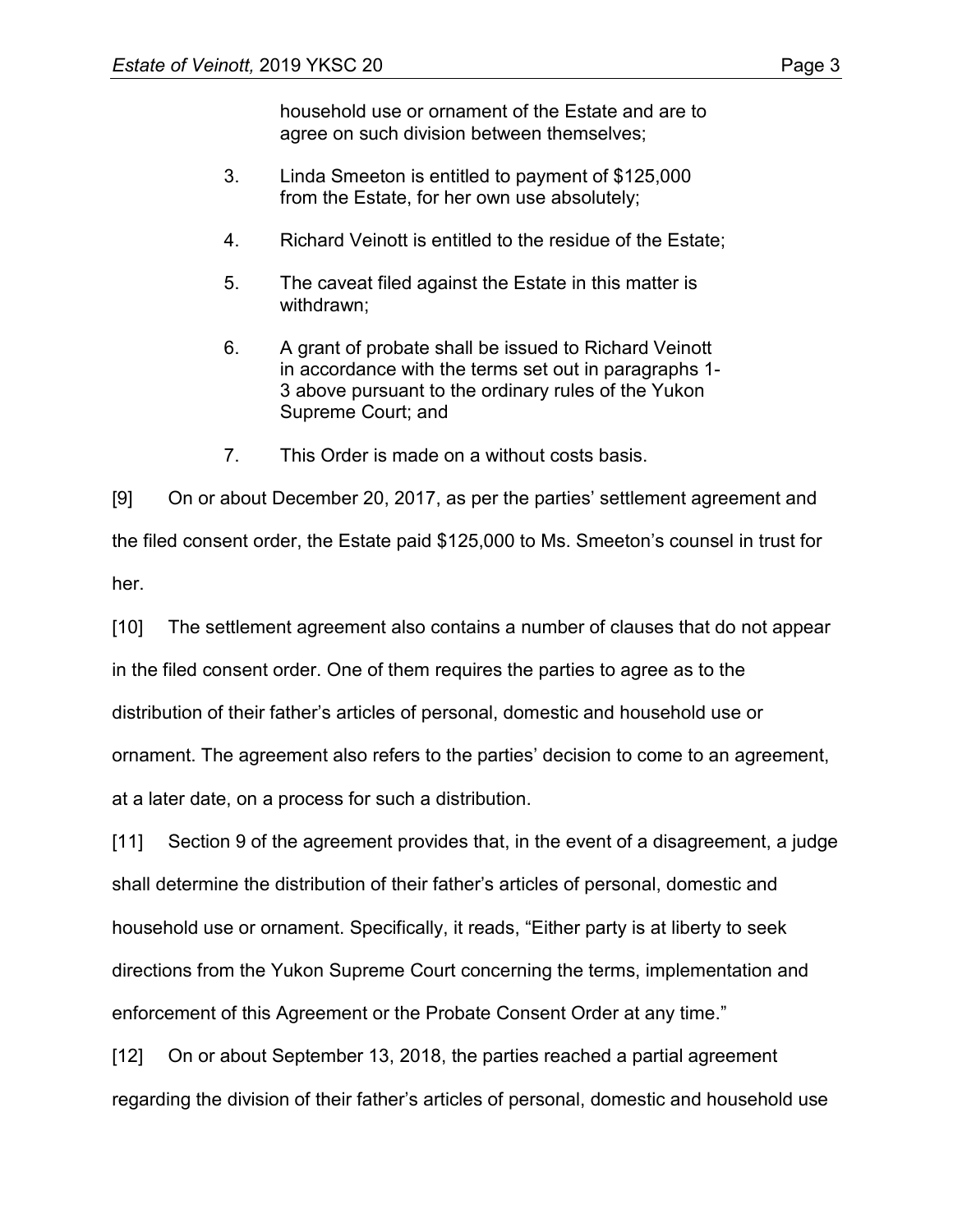or ornament. That partial agreement was incorporated in an order dated September 13, 2018, and filed on September 18, 2018. The order relates to articles such as the deceased's gold watch, photographs, plates, etc.

[13] However, at the time of his death, Mr. Arnold Veinott had two vehicles, a 1999 Chrysler LHS and a 2016 Ford Focus SE, which was subject to financing. The parties cannot agree on whether these two vehicles are subject to division between them or not.

### **ISSUES**

[14] The only remaining issue between the parties is whether their father's two vehicles are articles of personal, domestic and household use or ornament that are subject to the division contemplated in the filed consent order and related settlement agreement. If they are, on what terms shall they be divided?

### **POSITIONS OF THE PARTIES**

[15] Ms. Smeeton submits that she is entitled to half the value of the vehicles because the consent order provides that she is entitled to half of her father's articles of personal, domestic and household use or ornament. She submits that their father was retired, used his vehicles for personal matters and parked them in garages located on his property. According to Ms. Smeeton, the vehicles constitute articles of personal, domestic and household use or ornament, and are, therefore, subject to division between the parties.

[16] Ms. Smeeton further submits that her share of the vehicles is not subject to any debt related to vehicle financing as the residue of the estate is liable for the payment of debts. According to her, specific legacies of personal property are not subject to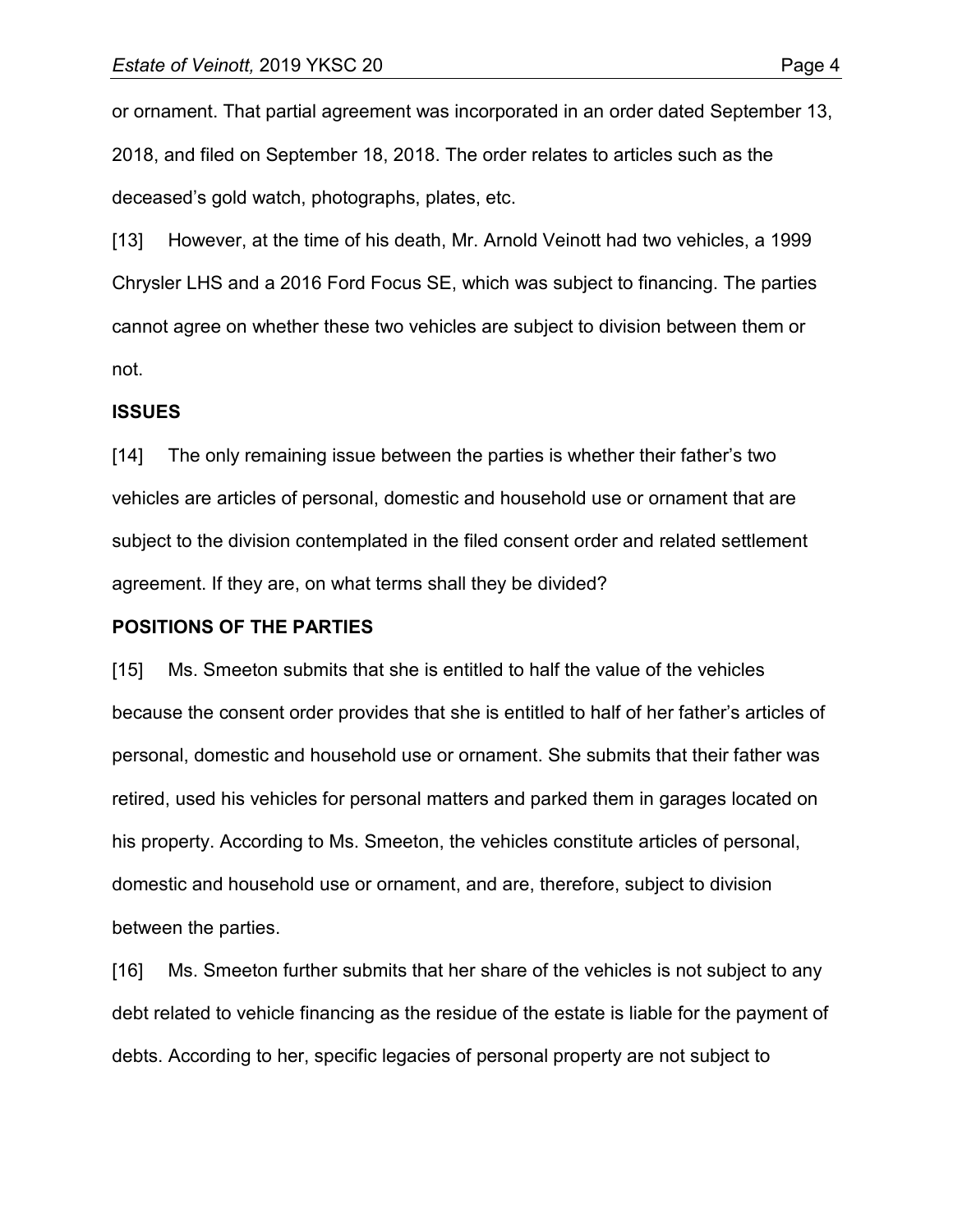repayment of any encumbrances registered against the property, in this case, the vehicles.

[17] Ms. Smeeton submits that the Chrysler LHS is worth approximately \$2,000. She estimates the value of the Ford Focus at approximately \$16,000, based on her review of the sale price for similar vehicles advertised by car dealers in Whitehorse.

[18] Consequently, she submits that she is entitled to half the value of the two

vehicles or \$9,000. While she is open to other ways of dividing the vehicles,

Ms. Smeeton submits that splitting their combined value is the easiest way to divide this property.

[19] Ms. Smeeton seeks special costs of this application, in any event of the cause, on the basis that the issue surrounding the division of property between the parties arises from the need to interpret a provision of their father's will.

[20] In response, Mr. Veinott submits that the settlement agreement supersedes their father's last will and fully defines the parties' rights in respect of the estate.

[21] Mr. Veinott agrees that the two vehicles are part of the estate. However, his position is that the two vehicles are not articles of personal, domestic and household use or ornament as contemplated by the consent order and related settlement agreement. In the alternative, the vehicles are to be divided "as is, where is".

[22] Mr. Veinott estimates the value of the Chrysler LHS at \$1,500.00. Based on what is commonly referred to as the "Black Book", he estimates the value of the Ford Focus at \$13,000. As of September 5, 2018, the balance of the loan on the Ford Focus was \$15,335.02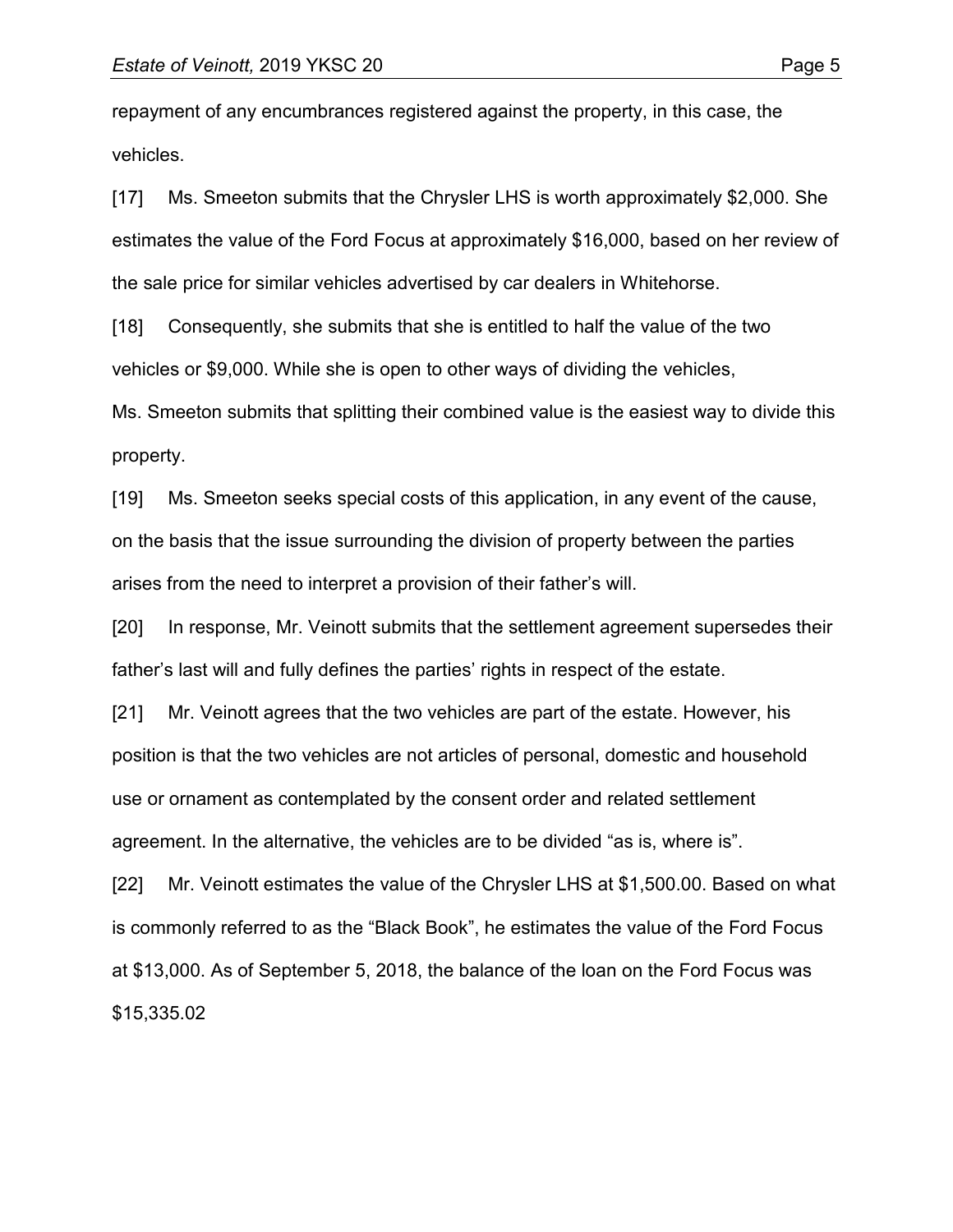[23] Mr. Veinott submits that finding the estate liable to discharge the encumbrance

on the Ford Focus (financing on the vehicle) would go against the express terms of the settlement agreement.

[24] He also submits that, as this is a dispute regarding the proper interpretation of a contract (the settlement agreement) and not the will, the parties should bear their own costs.

[25] The parties filed a number of affidavits as well as written submissions and

caselaw in support of their respective positions.

### **ANALYSIS**

## **1. Are the two vehicles "articles of personal, domestic and household use or ornament"?**

[26] The filed consent order contains the following:

2. Linda Smeeton and Richard Veinott are each entitled to half of all of the articles of personal, domestic and household use or ornament of the Estate and are to agree on such a division between themselves

[27] The parties agree that their father used his vehicles for personal matters.

Ms. Smeeton's assertion in one of her affidavits that the Ford Focus was parked in the

garage attached to their father's house, and that the Chrysler LHS was parked in the

garage at the back of the property was not contested by Mr. Veinott. In any event,

Ms. Smeeton's assertion is consistent with the deceased's use of his vehicles for

personal matters.

[28] The parties also acknowledge that the vehicles are of no sentimental value to them.

[29] Both parties submit that, in the filed consent order and related settlement agreement, they used wording substantially similar to the words used in their father's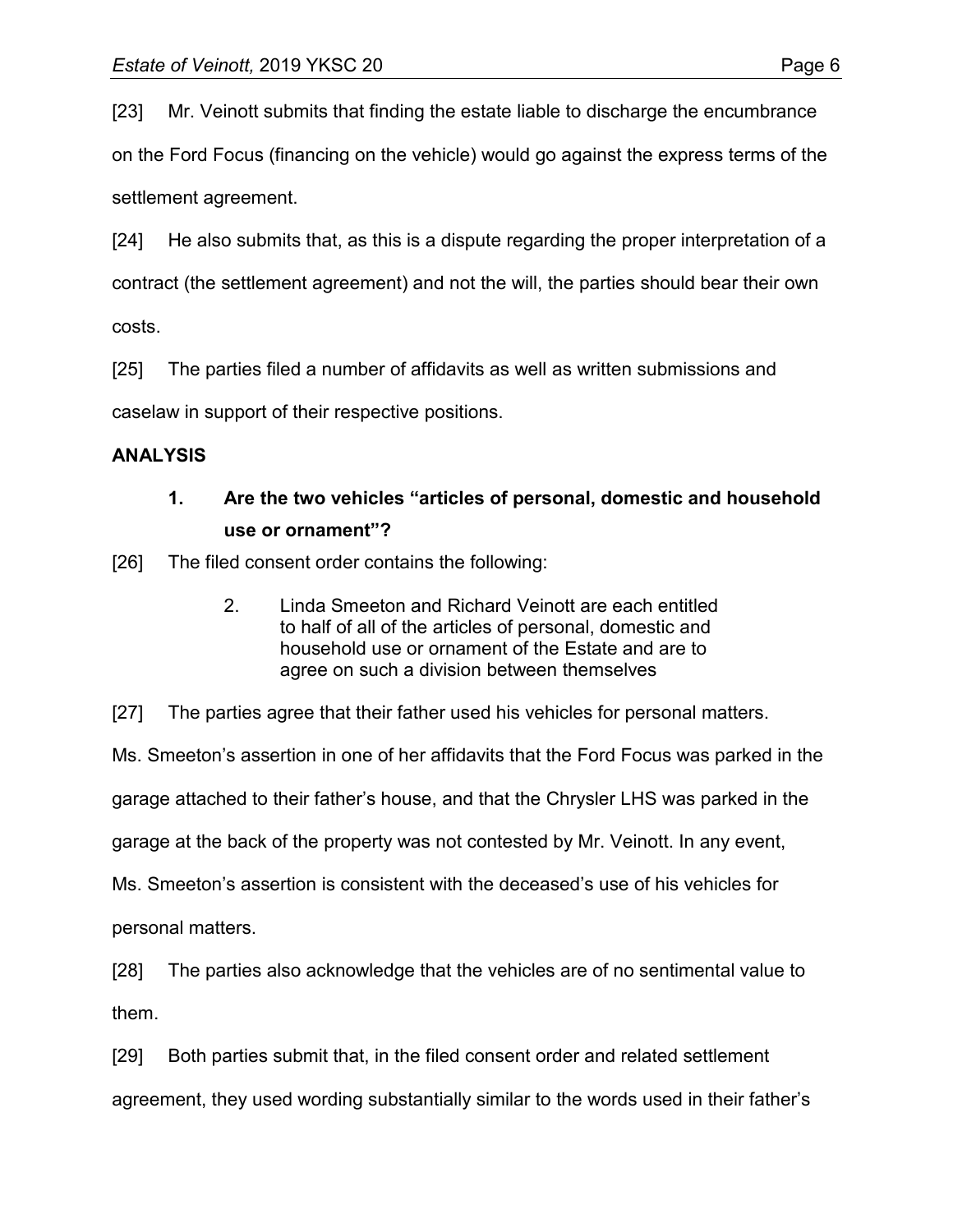last will to describe the property subject to division. They used the expression: "articles of personal, domestic and household use or ornament", which is also found in their father's last will. The parties therefore rely on a number of decisions involving the interpretation of similarly worded testamentary clauses in support of their respective positions. In some cases, vehicles were found to be included in clauses similar to the one the parties chose to use in their filed consent order and related settlement agreement, in others, they were not.

[30] This mixed result is consistent with the legal principle of interpretation stated in the caselaw filed by the parties, which provides that the role of a court interpreting a will is to give effect to the intent of the testator. The caselaw further provides that the interpretation of a clause at issue cannot be achieved in isolation. The intention of the testator is to be determined from the whole will taken together (*MacCulloch Estate v. MacCulloch*, [1981] N.S.J. No. 41 (Sup. Ct.), at para. 5).

[31] As stated in *MacRae v. Syryda*, 2011 AQBQ 277, at para. 30: "… the task of this Court is to find the deceased's subjective intent, not some hypothetical objective intent, prior cases are of little assistance."

[32] The difficulty in this case arises from the fact that the settlement agreement reached by the parties and confirmed in the filed consent order departs from Mr. Veinott's last will. The settlement agreement and filed consent order provide for a cash payment of \$125,000 to Ms. Smeeton, whereas, in his last will, the deceased did not provide for a cash payment or any other financial interest in his estate.

[33] The parties also chose to adopt modified language regarding the division of their father's articles. The will provides that: "Upon my death, to allow my children, who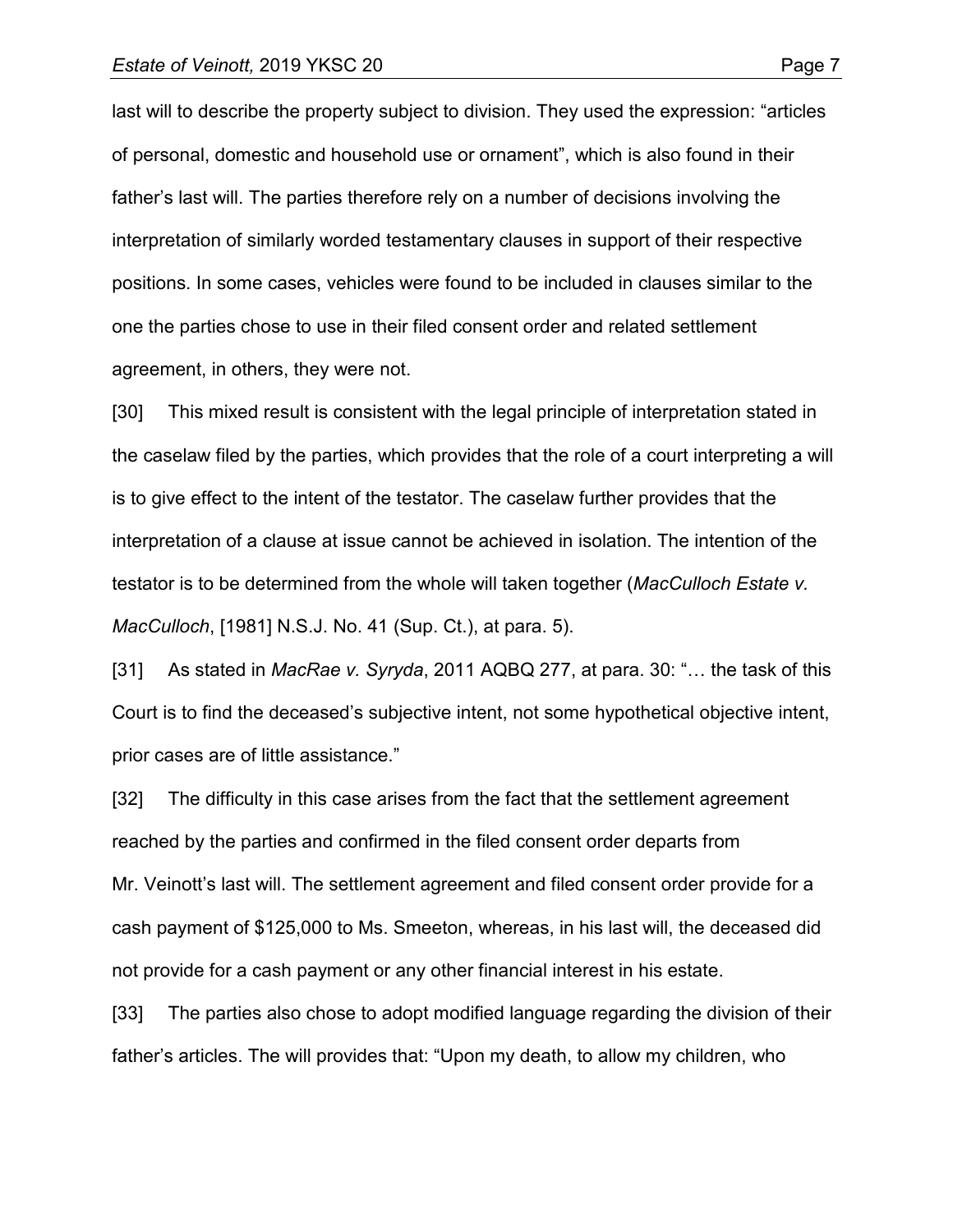survive me, to choose from all articles of personal, domestic and household use or ornament belonging to me at my death…" (my emphasis)

[34] On the other hand, the filed consent order and related settlement agreement provide that the parties "are each entitled to half of all the articles of personal, domestic and household use or ornament of the Estate and are to agree on such a division between themselves." (my emphasis)

[35] The settlement agreement also states that the parties must provide full and final releases to each other.

[36] The parties decided to settle their dispute through an agreement that departs from their father's last will. As a result, I do not find it necessary, nor do I find it necessarily useful, in the particular circumstances of this case, to determine what the intent of the testator was or what he meant when he used the expression "articles of personal, domestic and household use or ornament belonging to me at my death" in his will, as that determination is dependent on his whole will, which the parties have partly set aside.

[37] What this Court has to determine, is the meaning of the expression at issue in the parties' filed consent order and related settlement agreement. In order to do so, I am of the view that the approach to take is the same approach that applies to the interpretation of contracts.

[38] In coming to this conclusion, I have considered the decision of Justice Gower in *Sutherland v. Collett Estate*, 2017 YKSC 36, where he approached the interpretation of a settlement consent order the same way he would have approached the interpretation of a contract. (para. 37)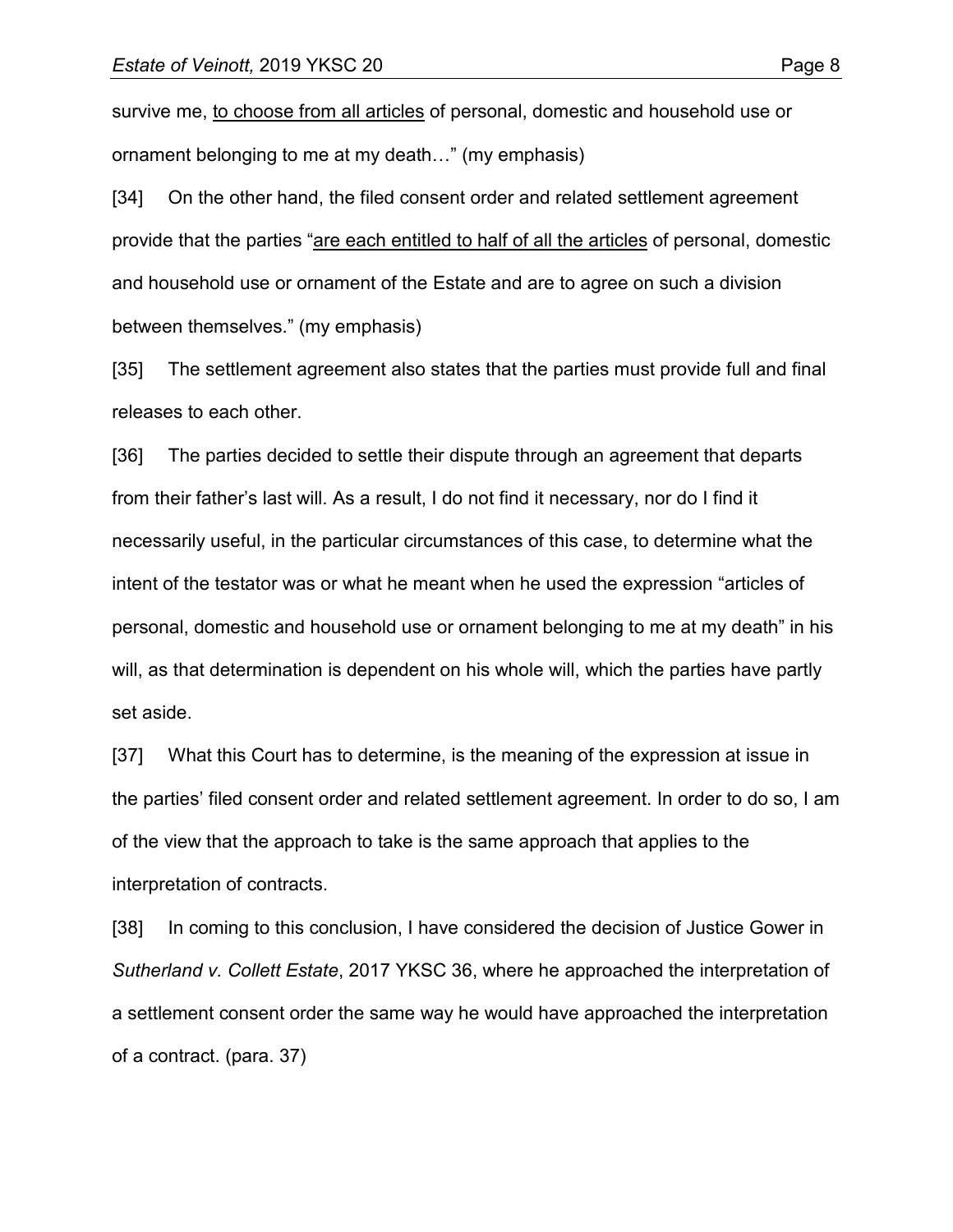[39] As stated by Justice Rothstein for the Supreme Court of Canada in *Sattva* 

*Capital Corp. v. Creston Moly Corp*., 2014 SCC 53, at para. 47:

[47] … the interpretation of contracts has evolved towards a practical, common-sense approach not dominated by technical rules of construction. The overriding concern is to determine "the intent of the parties and the scope of their understanding" … To do so, a decision-maker must read the contract as a whole, giving the words used their ordinary and grammatical meaning, consistent with the surrounding circumstances known to the parties at the time of formation of the contract. (citations omitted)

[48] The meaning of words is often derived from a number of contextual factors, including the purpose of the agreement and the nature of the relationship created by the agreement.

[48] ... the goal of the exercise is to ascertain the objective intent of the parties – a fact-specific goal – through the application of legal principles of interpretation.

[40] If the court finds ambiguity, it may resort to extrinsic evidence in resolving the

ambiguity (*RBC Dominion Securities Inc. v. Crew Gold Corp*., 2016 ONSC 5529, at

para. 52; aff'd 2017 ONCA 648).

[41] In order to determine whether the vehicles are included in the division of property

provided by the filed consent order and related settlement agreement, the Court must

look at the agreement as a whole "in a manner that gives meaning to all of its terms,

and avoids an interpretation that would render one or more of its terms ineffective."

(*RBC Dominion Securities Inc.*, at para. 52)

[42] Through their settlement agreement and filed consent order, the parties have

clearly expressed their intention to settle in full their dispute regarding their father's

estate.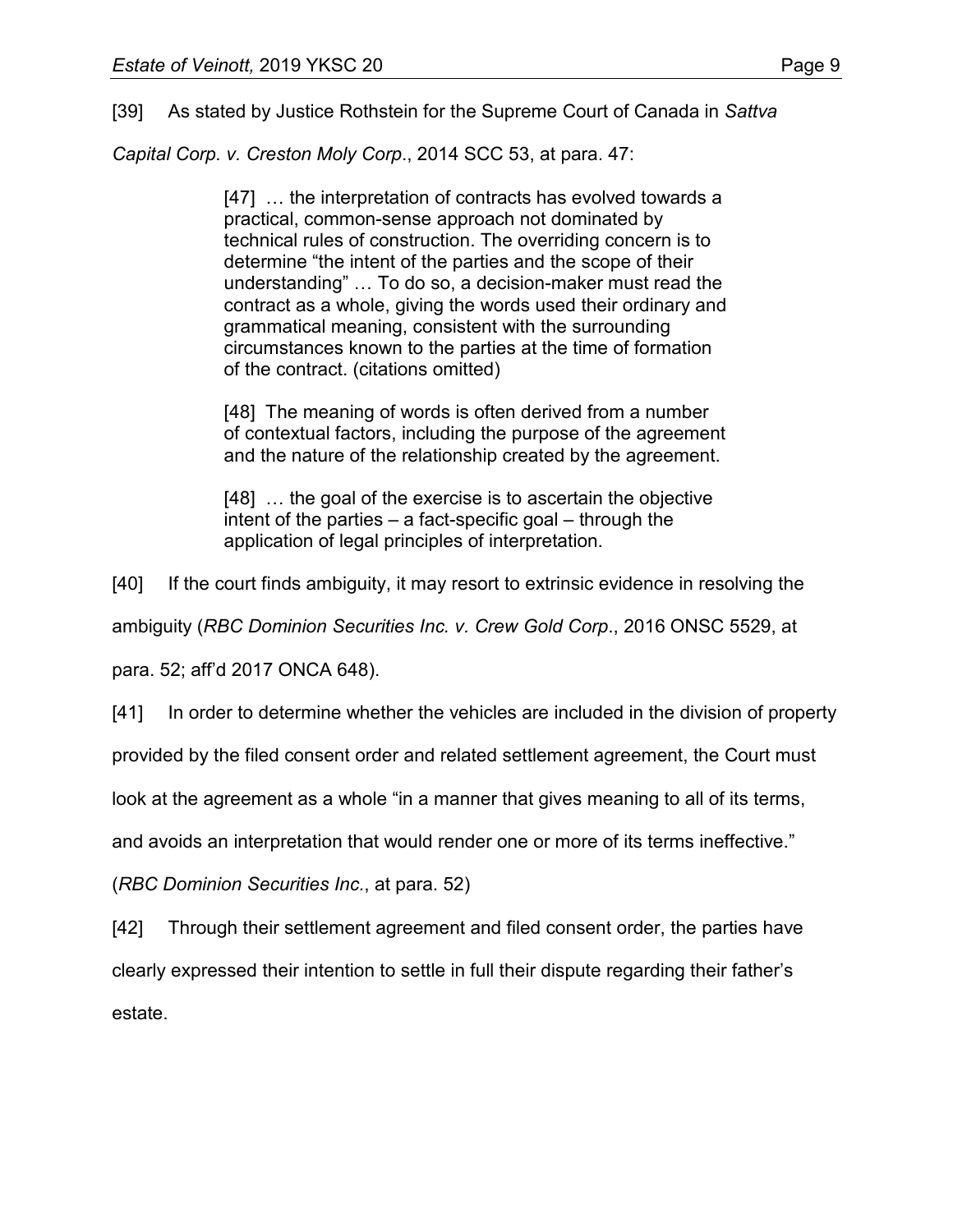[43] A reading of the settlement agreement and filed consent order as a whole also lead to the conclusion that the financial aspect of Ms. Smeeton's claim against her father's estate was settled by a lump sum payment of \$125,000.

[44] The clause concerning the division of the deceased's "articles of personal, domestic and household use or ornament" must be read in conjunction with the financial settlement also provided for in the settlement agreement and filed consent order.

[45] I note that the clause of the consent order relating to the division of the deceased's articles does not refer to the value of the articles nor does it state that the parties are each entitled to "half of the value" of the said articles.

[46] Relying on the practical and common sense approach adopted by the Supreme Court of Canada in *Sattva*, I agree with Mr. Veinott that it would not make sense to interpret the clause regarding the division of articles as giving Ms. Smeeton an additional unspecified financial interest in the estate that would require a detailed accounting of the deceased's articles, when the settlement agreement and filed consent order contain a clause that settles Ms. Smeeton's financial claim in the estate by a fixed lump sum payment of \$125,000.

[47] I do not find that the terms "articles of personal, domestic and household use or ornament" are ambiguous. Rather, I find that read as a whole, the provisions of the settlement agreement and filed consent order reveal that the parties' objective intent was to provide, on the one hand, for a full and final financial settlement of Ms. Smeeton's claim through a lump sum payment of \$125,000; and, on the other hand, for a right for both parties to obtain or retain, on an equal basis, articles belonging to their father that were either meaningful to them and/or they wish to retain. The